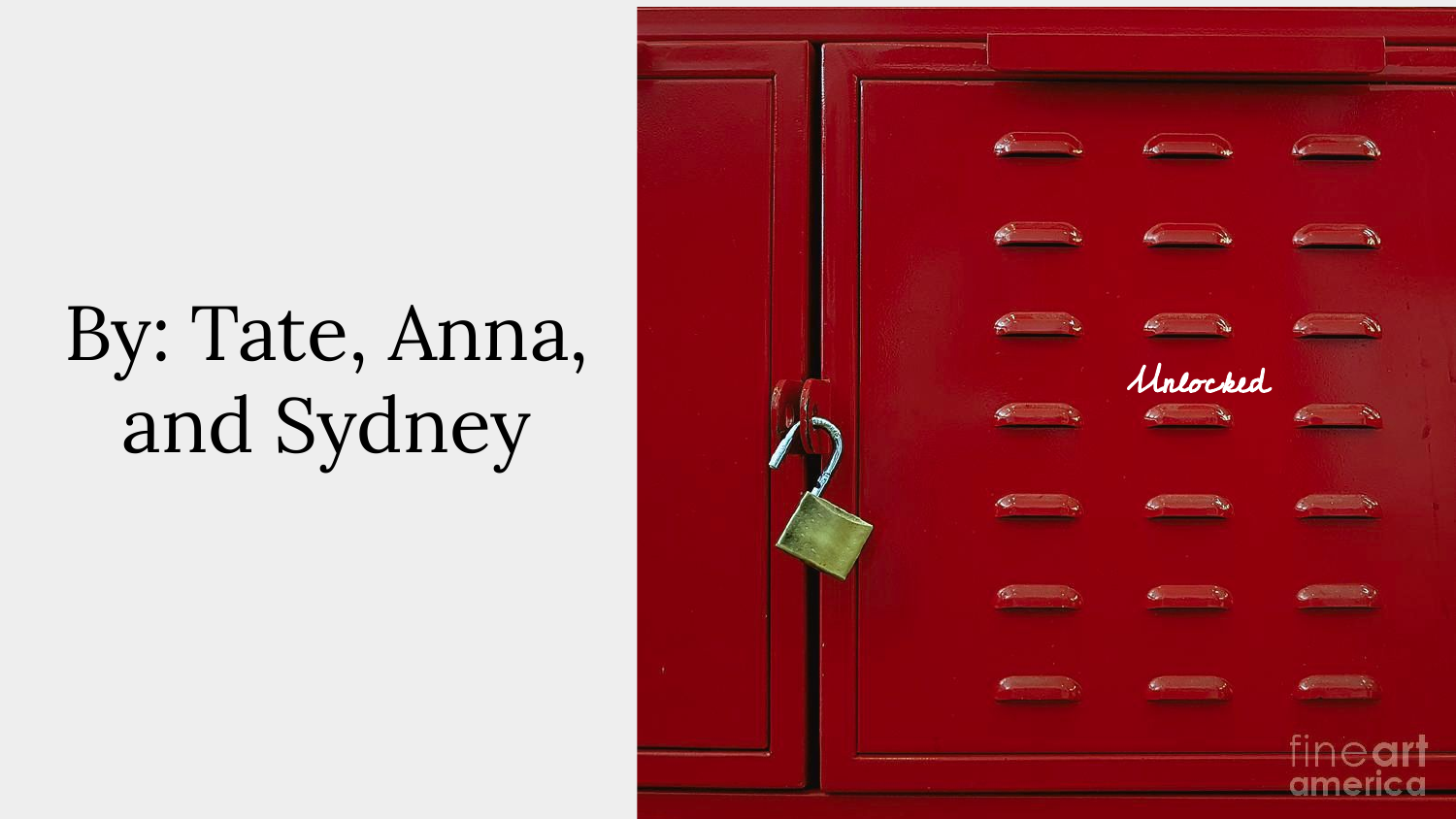Unlocked

We chose this theme because we think the idea unlocking new memories goes with the year. We have done a lot of new things during the school year. We also liked the idea of the locker because we just got our lockers back!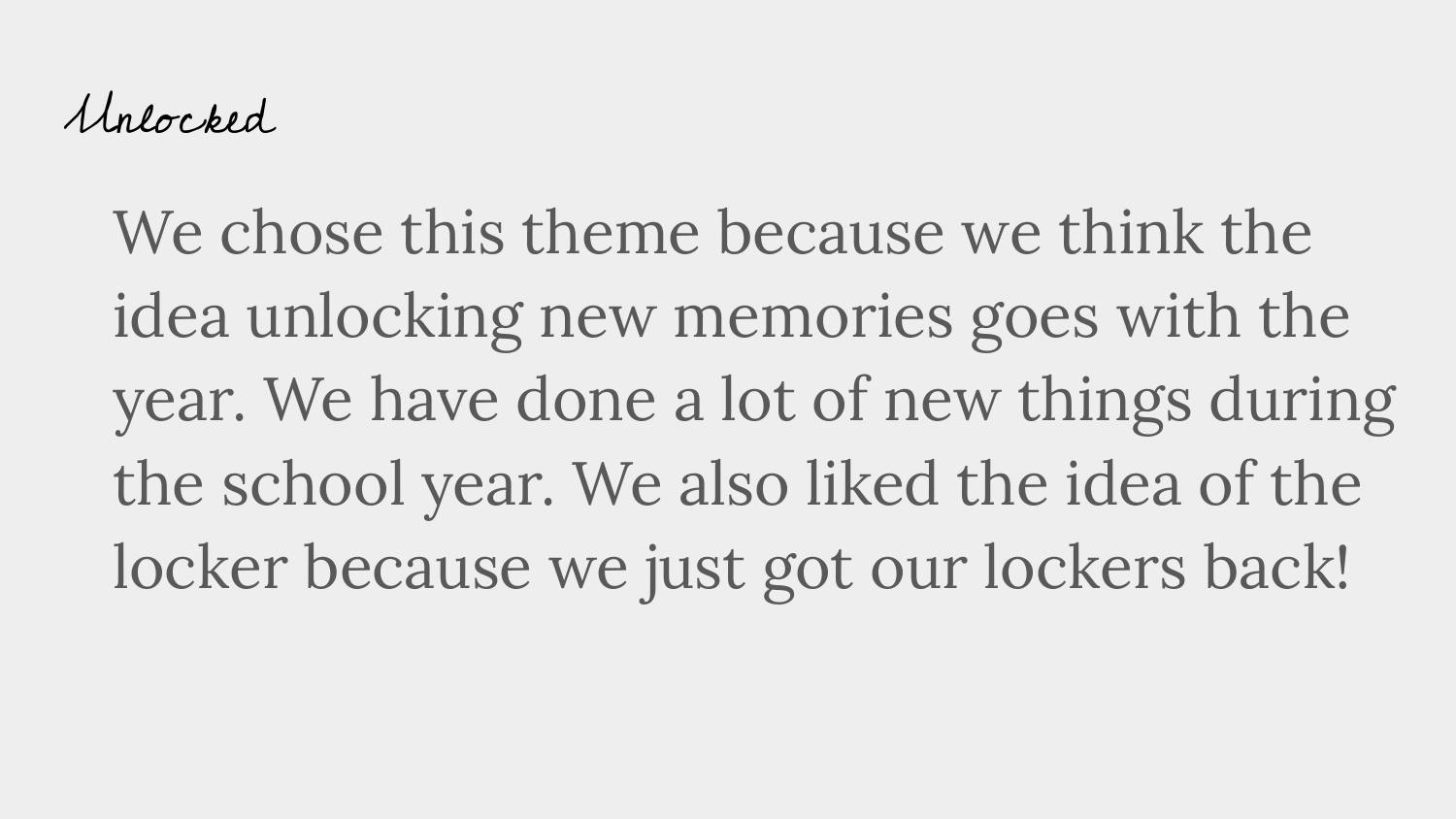Font- cedarville cursive and lora

We think this theme is fitting because we are getting back into the rhythm of how things were before covid.

Color palette- red, gold, silver, and white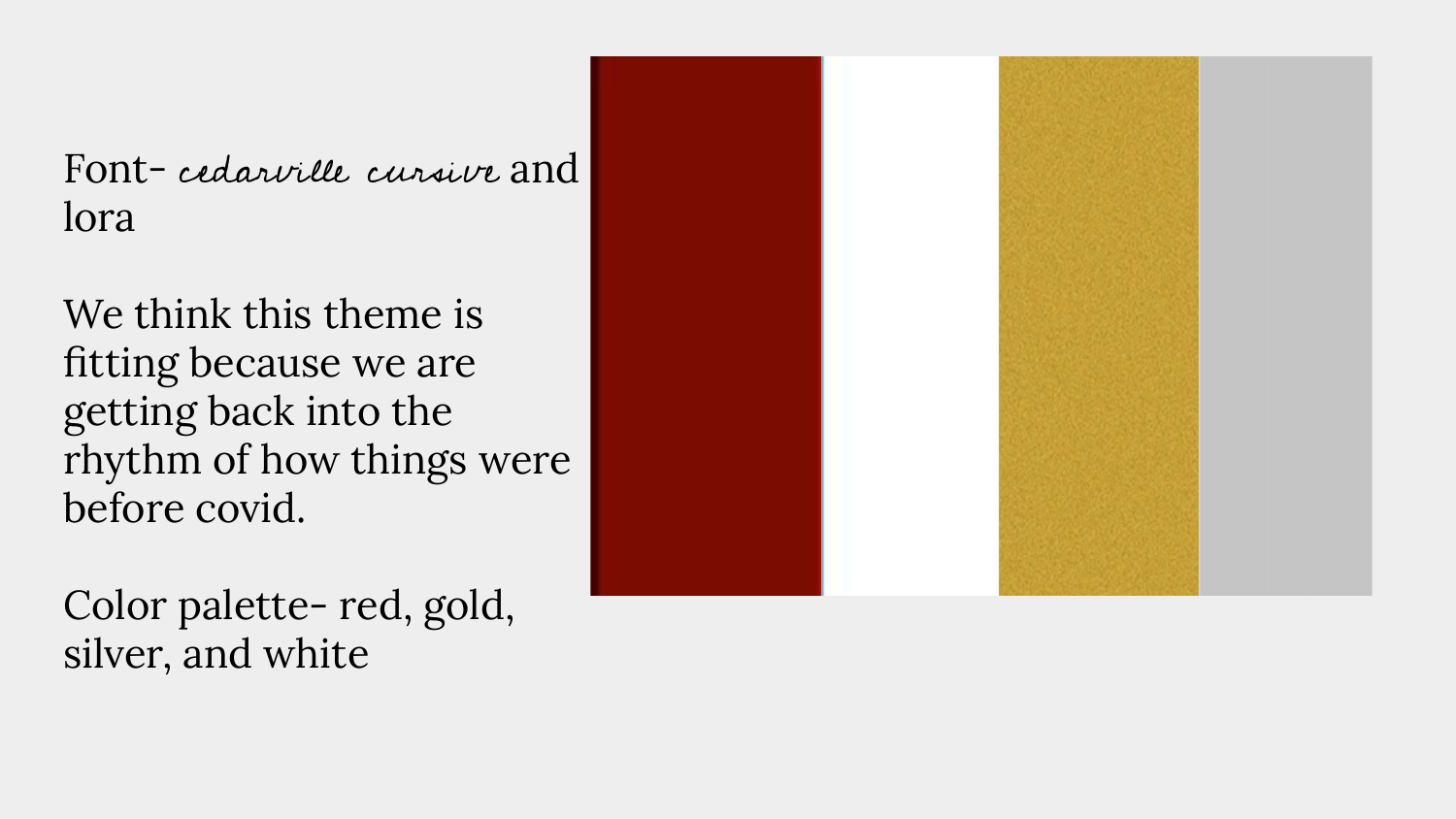We went through so much this year in 2021: we have battled through COVID-19, masks, and even schedule changes.

Picture last year: classes on zoom, sitting in bed, staring out the window.

This year, all the doors were unlocked.

New buildings were rising up outside our classrooms; we awaited them with anticipation. We explored new class courses and clubs, from bracelet-making to Minecraft to investing. New faces that we'd never seen before filled the campus.

At football games, we walked with our friends out to the field and took a seat in the bleachers under the nice shade.

Friends, classmates, and parents filled the stands.

Who knew being back in the classroom would be so exhilarating? The art room was alive and the math class was focused.

Our assembles were loud and full of spirit under the Sun in the A Courtyard.

During the year we have unlocked so many new memories!